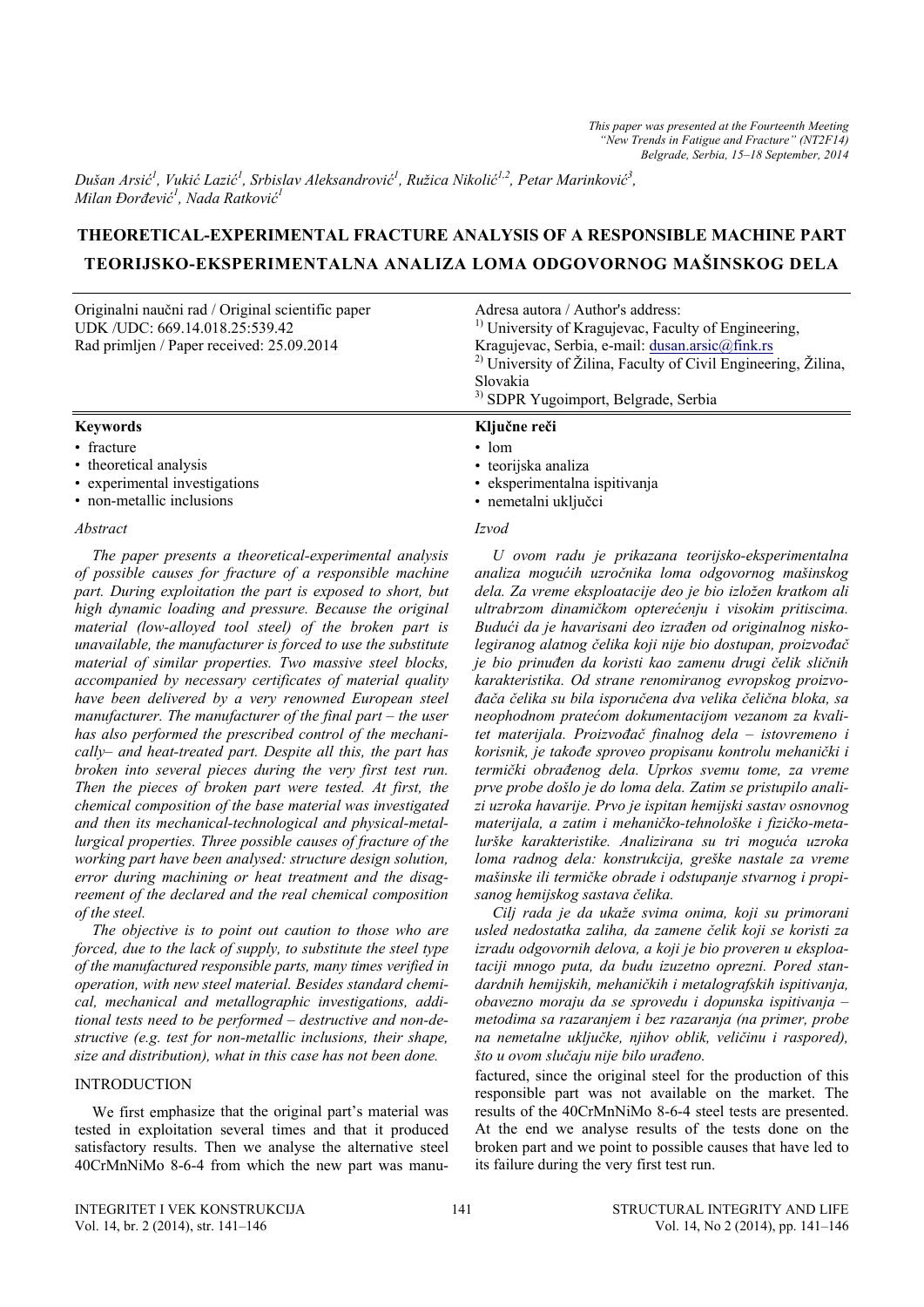In papers /1-8/ all the causes of damages of various machine parts are described in details. Methods for detection of the causes of damages, applied in those investigations, served to authors of this paper in the attempt to discover and explain the cause of fracture of the part described here.

As it is emphasized, the original part is made of highly alloyed steel Č57302 (Č57302 has been the internal steel designation used for special purposes), Tables 1 and 2, while steel 40CrNiMoV 8-6-4 (DIN EN ISO 4957) has been chosen as a replacement for the original material. The semi-finished part is purchased in the form of forged piece, dimensions  $505 \times 560 \times 630$  mm (2 pieces) and was delivered in the as tempered condition of hardness 301-307 HB. The steel supplier is a renowned company. The steel manufacturer provided the certificate of material properties, according to standard EN 10204/3.1: chemical composition, heat treatment regimes, tempering diagrams and TTT diagram. The chemical composition, thermal-physical and mechanical properties, and microstructure of this steel are given in Tables 3 to 8, according to manufacturer's recommendations, /10/.

| Table 1. Chemical composition of steel Č57302 (wt. %). |  |
|--------------------------------------------------------|--|
| Tabela 1. Hemijski sastav čelika Č57302 (tež. %)       |  |

|                                 | Si            | Mn            | Ů             | Ni                   | Mo            |               |             |             | Ωu         |  |  |
|---------------------------------|---------------|---------------|---------------|----------------------|---------------|---------------|-------------|-------------|------------|--|--|
| Prescribed chemical composition |               |               |               |                      |               |               |             |             |            |  |  |
| 036-0.42                        | $0.17 - 0.37$ | $0.15 - 0.35$ | $0.80 - 1.20$ | $3.0 - 3.50$         | $0.40 - 0.70$ | $0.10 - 0.18$ | max 0.012   | max 0.012   | $max$ 0.25 |  |  |
| $\pm 0.010$                     | $\pm 0.020$   | $\pm 0.020$   | $\pm 0.050$   | $\pm 0.100$          | $\pm 0.020$   | $-0.030$      | $\pm 0.002$ | $\pm 0.002$ | $+0.002$   |  |  |
|                                 |               |               |               | Manufacturer' attest |               |               |             |             |            |  |  |
| 0.41                            | 0.33          | 0.26          | l.04          | 3.24                 | 0.52          | 0.12          | 0.007       | 0.005       | 0.16       |  |  |
| 0.42                            | 0.27          | 0.26          | .04           | 3.25                 | 0.53          | 0.12          | 0.007       | 0.004       | 0.16       |  |  |

Table 2. The most important mechanical properties of Č57302. Tabela 2. Najvažnije mehaničke osobine Č57302

| Steel  | Tensile<br>strength | Yield stress.    | Contraction<br>Z(%) | Impact energy |  |  |
|--------|---------------------|------------------|---------------------|---------------|--|--|
| mark   | $R_m$ (MPa)         | $R_{p0.2}$ (MPa) |                     |               |  |  |
| C57302 | $-950$              | 930              |                     | 24            |  |  |

Table 3. Mechanical properties of steel 40CrMnNiMo 8-6-4. Tabela 3. Mehaničke osobine čelika 40CrMnNiMo 8-6-4

| Properties $R_{p0.2}$ (MPa) $R_m$ (MPa) $ A_5$ (%) $ Z$ (%) |      |      |      |       | KU 300 (J) |      |  |
|-------------------------------------------------------------|------|------|------|-------|------------|------|--|
|                                                             |      |      |      |       |            | 40°C |  |
| Sample 1                                                    | 951  | 1061 | 14.6 | 53.30 | 30         | 25   |  |
| Sample 2                                                    | 958  | 1082 | 13.0 | 46.20 | 30         | 19   |  |
| Sample 3                                                    | 1008 | 1118 | 13.3 | 41.20 | 30         | 23   |  |

Table 4. Chemical composition of steel 40CrMnNiMo 8-6-4 (DIN EN ISO 4957) (wt. %). Tabela 4. Hemijski sastav čelika 40CrMnNiMo 8-6-4 (DIN EN ISO 4957) (tež. %)

|                                 |          |               |              |              | .             |               |             |           |
|---------------------------------|----------|---------------|--------------|--------------|---------------|---------------|-------------|-----------|
| ±lements ∶                      |          | ບ⊥            | Mn           |              | Ni            | Mo            |             |           |
| Prescribed chemical composition | 035-0.45 | $0.20 - 0.40$ | $.30 - 1.60$ | $.80 - 2.10$ | $0.90 - 1.20$ | $0.15 - 0.25$ | $max$ 0.030 | max 0.030 |
| Manufacturer'<br>attest         | u. ji ji | 0.26          | .            | 1.98         |               | V.A.          | 0.007       | 0.001     |

Table 5. Coefficient of linear expansion vs. temperature,  $\alpha = \alpha(T)$  (m/m<sup>o</sup>C).

Tabela 5. Zavisnost koeficijenta linearnog širenja od temperature,  $\alpha$  =  $\alpha$ (*T*) (m/m<sup>o</sup>C)

|                  | Temperature $(^{\circ}C)$ |        |        |  |  |  |
|------------------|---------------------------|--------|--------|--|--|--|
| Steel            | $20-100$                  | 20-250 | 20-500 |  |  |  |
| 40CrMnNiMo 8-6-4 | 1.6                       |        | 14.3   |  |  |  |

Table 6. Thermal conductivity vs. temperature,  $\lambda = \lambda(T)$  (W/cm<sup>o</sup>C).

Tabela 6. Koef. provođenja toplote sa temperaturom,

 $\lambda = \lambda(T)$  (W/cm°C)

| $\sim$<br>emperature |             |        | Steel            | $\sim$<br>emperature |             |       |  |
|----------------------|-------------|--------|------------------|----------------------|-------------|-------|--|
| 20-100               | 20-250      | 20-500 |                  | o۵<br>ZU             | 250         | 500   |  |
| 11.0                 | າ ດ<br>12.0 | 14.3   | 40CrMnNiMo 8-6-4 | 0.340                | 225<br>◡.◡◡ | 0.330 |  |

Table 7. Modulus of elasticity vs. temperature,  $E = E(T)$  (MPa).

Tabela 7. Promena modula elastičnosti sa temperaturom, *E* = *E*(*T*) (MPa)

| Steel                                                                 | l'emperature,<br>◡ |        |       |  |  |
|-----------------------------------------------------------------------|--------------------|--------|-------|--|--|
|                                                                       | Λr                 |        | 500   |  |  |
| $A\Omega$ <sub>r</sub> $M_{\rm B}$ $N_{\rm B}$ $A_{\rm A}$ $\Omega$ 6 | 212000             | 107000 | 75000 |  |  |

40CrMnNiMo 8-6-4 212000 197000 175000

Table 8. Heat treatment regimes and microstructure. Tabela 8. Režimi termičke obrade i mikrostruktura

| Steel            | Soft annealing $(^{\circ}C)$ |                                                                                                                                               | Ouenching $+$ Tempering | Microstructure |
|------------------|------------------------------|-----------------------------------------------------------------------------------------------------------------------------------------------|-------------------------|----------------|
|                  |                              | Ouenching (°C)                                                                                                                                | Tempering $(^{\circ}C)$ |                |
| 40CrMnNiMo 8-6-4 | $720(1 h/25)$ by mm of       | $\frac{1880}{1 \text{ min/by}}$ mm of thickness) $\frac{1600}{1 \text{ h}/25}$ by mm of thickness) $\frac{1}{1 \text{ interphase}}$ O+T phase |                         |                |
|                  | thickness)                   | oil/52 HRC                                                                                                                                    | $air/280-325$ HB        | $(280-325$ HB) |

Heat treatment regimes are defined based on the requirements and in accordance to the CCT diagram of the undercooled austenite and the required hardness (Fig. 1), /9/.

Hardness is measured both on specially prepared samples, as well as on the piece itself and was within limits 325-340 (337) HB, /11/. The microstructure is estimated as the interphase structure of tempering. On specially prepared samples

for tensile testing and impact toughness, the most important mechanical properties are determined, as impact toughness at room and low temperatures (Table 8). The impact toughness test is done according to standard, /12/. After mechanical processing, nitriding is performed. The depth of the nitride layer, measured on the sample, is  $Nht_{330} = 0.37$  mm, while the surface hardness is 650-670 HV (57.5-58.5 HRC).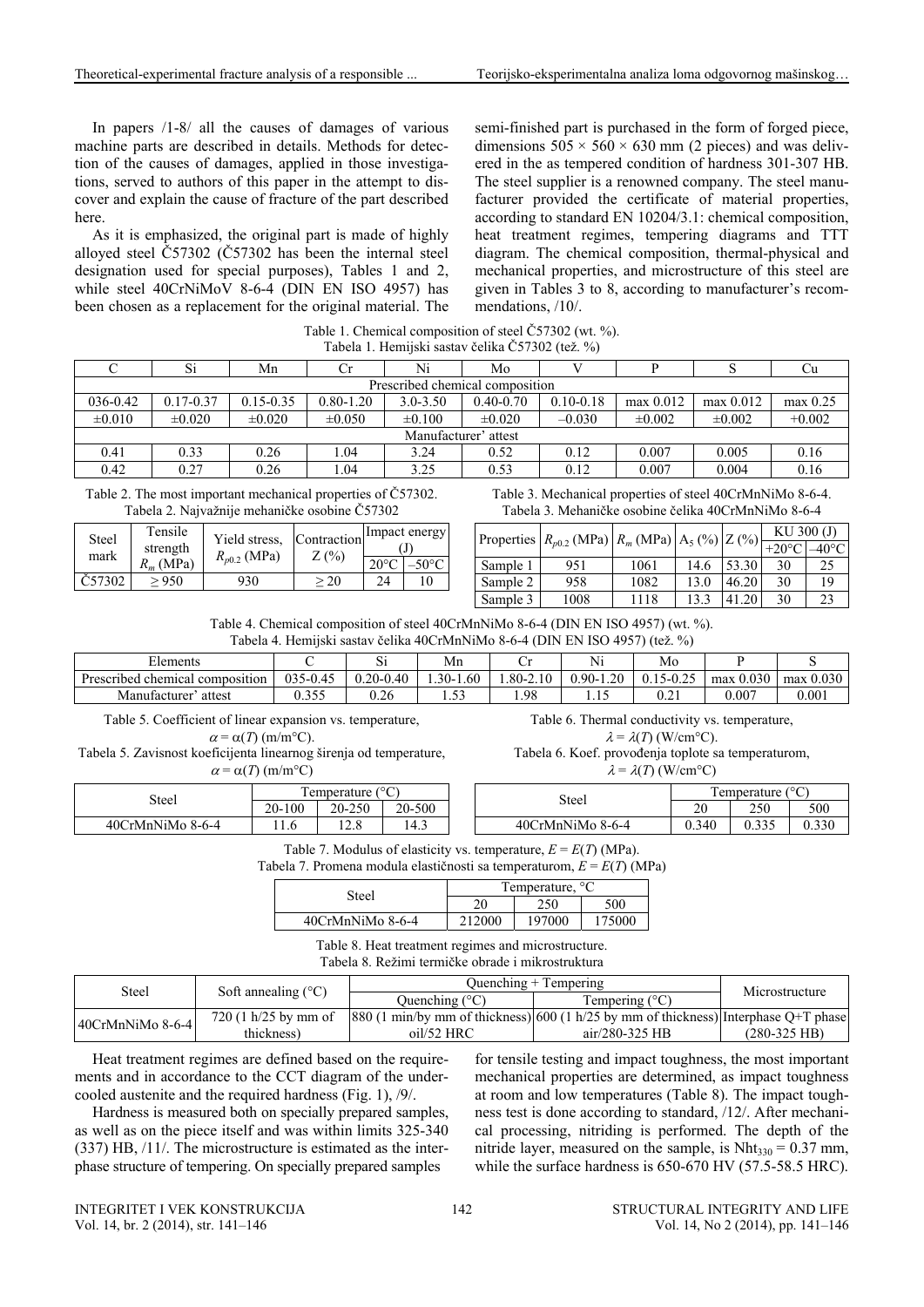

Figure 1. CCT diagram of steel 40CrMnNiMo 8-6-4. Slika 1. KH dijagram za čelik 40CrMnNiMo 8-6-4

The forged piece is tested by ultrasonic defectoscopy after soft (spheroidal) annealing and rough mechanical processing as well as after tempering heat treatment and final grinding. No inhomogeneities flaws were noticed on the tested piece. The forged piece belongs to class 4, according to standard EN 10228-3. The magnetic flux test of the forged piece is conducted as well.

This inspection, done after heat treatment, revealed no impermissible surface flaws. All tests were performed in the laboratory accredited for non-destructive testing. After the extensive control, the responsible part was mounted on the structure and after the first test run, the failure occurred.

### DETERMINING THE CAUSES OF FAILURE

In the analysed case, three possible main causes for the breaking of this part are given (Fig. 2):

- 1. Bad design solution of the part.
- 2. Errors during mechanical processing and heat treatment.
- 3. Errors in the primary production of steel.



Figure 2. Fracture surface appearance of the considered part. Slika 2. Izgled mesta preloma razmatranog dela

The design drawings are first analysed in detail, but we gave up the possibility of the design error being the cause, since a large number of those pieces are manufactured earlier and they had caused no problems in exploitation. Since heat and mechanical treatments are done according to prescribed requirements, we gave up on investigations in that direction, as well. Thus, we had to perform detailed analysis of the broken piece itself, in order to discover what had caused its failure. To do so, we first checked the chemical composition of the new steel, then its properties: mechanical-technological and physical-metallurgical.

# *Theoretical analysis of possible causes of fracture*

# Cracks during the additional heating

During additional heat treatment of the low alloyed steel, or during operation at elevated temperatures, cracks can appear in the HAZ. Factors contributing to the appearance of cracks are primarily related to chemical composition of the steel, the high level of residual stresses in combinations of locations of their actions and the range of operating temperatures.

The majority of alloyed steels is to a certain extent prone to an increase in brittleness in the zone of grain coarsening within the HAZ at temperatures of about 600°C. Elements that stimulate the increase in brittleness are: Cr, Cu, Mo, B, Nb and Ti, while S, possibly P and Sn influence the brittle intercrystalline form of cracks during the additional heating. Mo-V and especially Mo-B steels are sensitive to the formation of cracks during additional heating, especially if the content of vanadium is above 0.1%. A relative influence of various elements is quantitatively expressed by the formula of Nakamura and Ito, /9/:

$$
P = Cr + 3.3Mo + 8.1V - 2
$$
 (1)

$$
P = Cr + Cu + 2Mo + 10V + 7Nb + 5Ti - 2
$$
 (2)

When  $P \ge 0$ , steel can be prone only to cracks during additional heating. The considered steel is, according to given formula, prone to formation of cracks.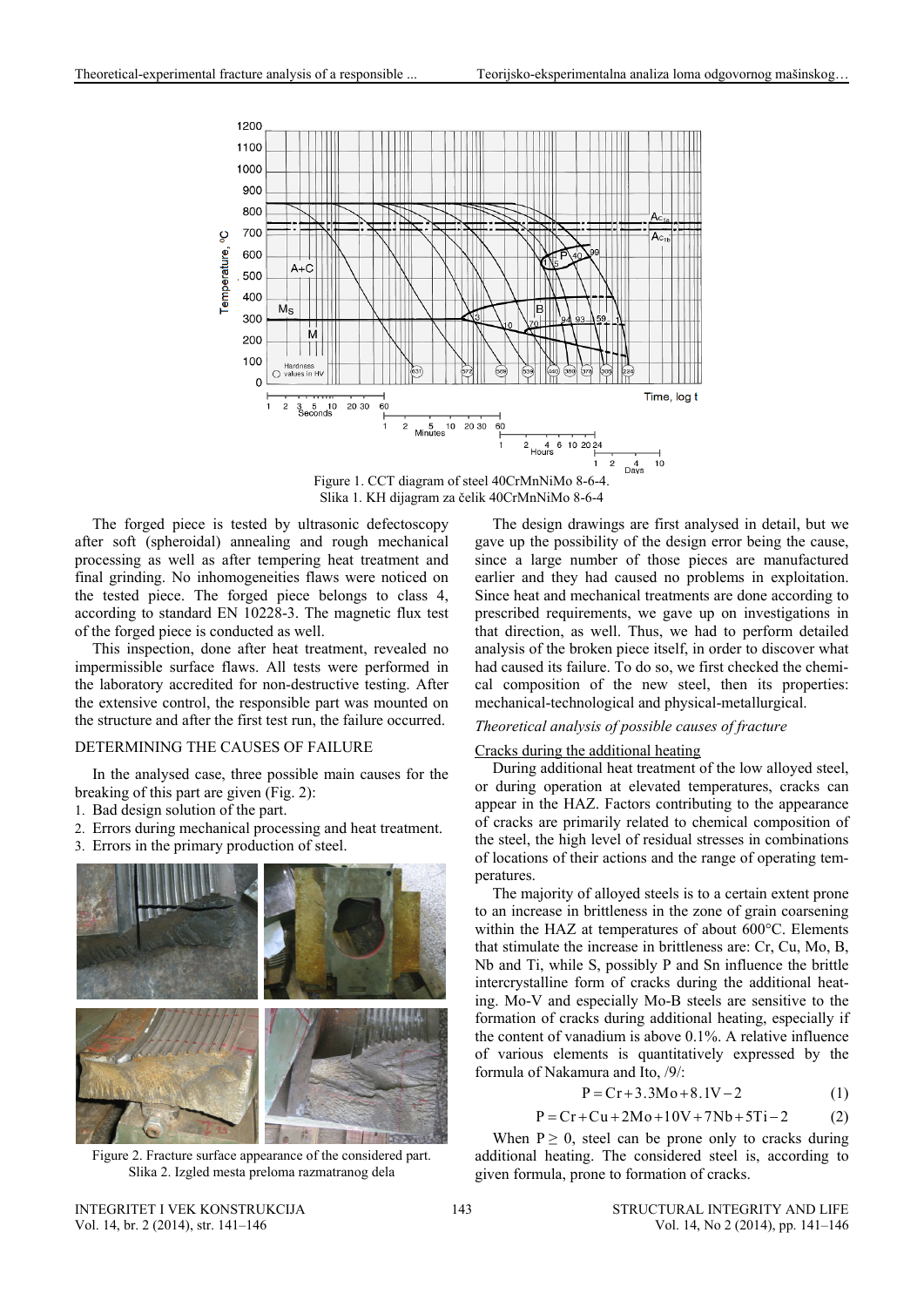The Nakamura – Ito formula (1) is related to Japanese low alloyed Cr-Ni-Mo steel HT70 steel which by composition corresponds to steel 40CrNiMoV 8-6-4. Steels that are prone to formation of cracks during additional heating in practice are steels with Mo or Cr-Mo over 1.18%, if each of them has  $P > 0$ . That could be partially the cause of this type of flaw. There are some indications that the structure of the steel itself is poor, what causes low toughness, thus the steel becomes prone to increased brittleness at elevated temperatures. However, additional heating cracks mainly appear in thick crosssections (above 50 mm), suggesting that the high level of residual stresses is necessary for cracks to appear. The additional heating has caused cracks to appear also during component operation, if it is exploited at elevated temperatures or if the component is exposed to tensile stresses.

### *Tempering embrittlement*

If the alloyed steel is maintained within the temperature range 375-575°C for a certain period of time, as for a majority of steels with similar chemical composition, during slow cooling through this range, the transition temperature can increase. The proneness of steel to temper embrittlement is normally determined by the change of temperature that corresponds to the impact energy of 55 J or 50% of the laminar structure on the fracture surface, that corresponds to a transition temperature after the action of a standard combination of time and temperature (FATT) (Appearance of the fractured surface can also be used as a criterion for determining the transition temperature. Ratio of the fractured surface that belongs to laminar structure and the shearing surface can define the transition temperature (FATT 50).). Gradual cooling to which the samples are exposed to in order to increase the time period for the series of decreasing temperatures within the temper embrittlement range is mostly used in studying this phenomenon. Gradual cooling is significant for the inspection test, while for quantitative results it is necessary to expose samples to a constant temperature for a longer period of time. Real chromium steels are very prone to temper embrittlement, but with the addition of 0.5% Mo, it decreases. Elements that significantly enhance brittleness are Sb, P, Sn, while Mn, V, B and S slightly increase the proneness towards temper embrittlement, /9/.

Embrittlement and alloying elements are synergic, thus for example Mn and Si enhance the influence of P. For selfhardened and tempered 325Cr-1Mo steel with  $S < 0.02\%$ and  $Sb < 0.004\%$  proneness towards embrittlement can be determined by the Watanabe factor, *J*, /9/:

$$
J = (Mn + Si) \cdot (P + S) \cdot 10^{4}
$$
 (3)

– for original steel:

$$
J^{os} = (0.35 + 0.37) \cdot (0.012 + 0.012) \cdot 10^4 = 172.8
$$
 (4)

– for replaced steel:

$$
J^{es} = (1.53 + 0.26) \cdot (0.007 + 0.001) \cdot 10^4 = 143.2
$$
 (5)

Factor *J* can be decreased by lowering the content of Si and by controlling P, S, Sn and Sb. Level of Mn can not be reduced without loss of tensile properties. Negative influence of P is prominent if the contents of C and Ni are increased.

Phosphorus is dissolving in  $\alpha$  and  $\gamma$ -Fe, causing the worsening of the alloys' plasticity properties. The content of phosphorus in steel can not exceed 0.025-0.008% (in the original material max 0.012% of P, while in the substituted material it is significantly higher, e.g. 0.030%).

Silicon is not subjected to segregation and it prevents segregation of S and P.

Creation of initial cracks during the tempering of steel with the addition of vanadium is a consequence of the highly dispersive phase of vanadium carbides (VC). Excreted VC particles harden the grain significantly, prevent deformation of the grain boundary surface and increase the brittleness. Slip along the grain boundaries eventually leads to the appearance of micro-cracks, and then crevices.

# *Experimental analysis of possible causes of fracture*

#### Chemical composition checking

By the method of the spectrographic analysis of the broken pieces, the chemical composition of the part was established (Table 9).

Table 9. Chemical composition of steel 40CrMnNiMo 8-6-4. Tabela 9. Hemijski sastav čelika 40CrMnNiMo 8-6-4

| Content of elements             |          |               | Mn                                                                   |              | Ni            | Mo            | - max        | $\mathbf{v}_{\text{max}}$ |
|---------------------------------|----------|---------------|----------------------------------------------------------------------|--------------|---------------|---------------|--------------|---------------------------|
| Prescribed chemical composition | 035-0.45 | $0.20 - 0.40$ | $.30 - 1.60$                                                         | $.80 - 2.10$ | $0.90 - 1.20$ | $0.15 - 0.25$ | 0.030 10.030 |                           |
| Manufacturer' attest            | 0.355    | 0.26          |                                                                      | .98          |               | 0.21          | 0.007        | 0.001                     |
| Analysis of fractured location  | 0.36     | 0.24          | $4^2$                                                                | 2.00         | 0.94          | 0.15          | 0.012        | 0.004                     |
|                                 |          |               | (plus impurities: $V = 0.020\%$ ; Al= 0.022%; Ti= 0.033%; Cu= 0.13%) |              |               |               |              |                           |



Figure 3. Sampling locations on the broken part. Slika 3. Mesta uzimanja uzoraka sa havarisanog dela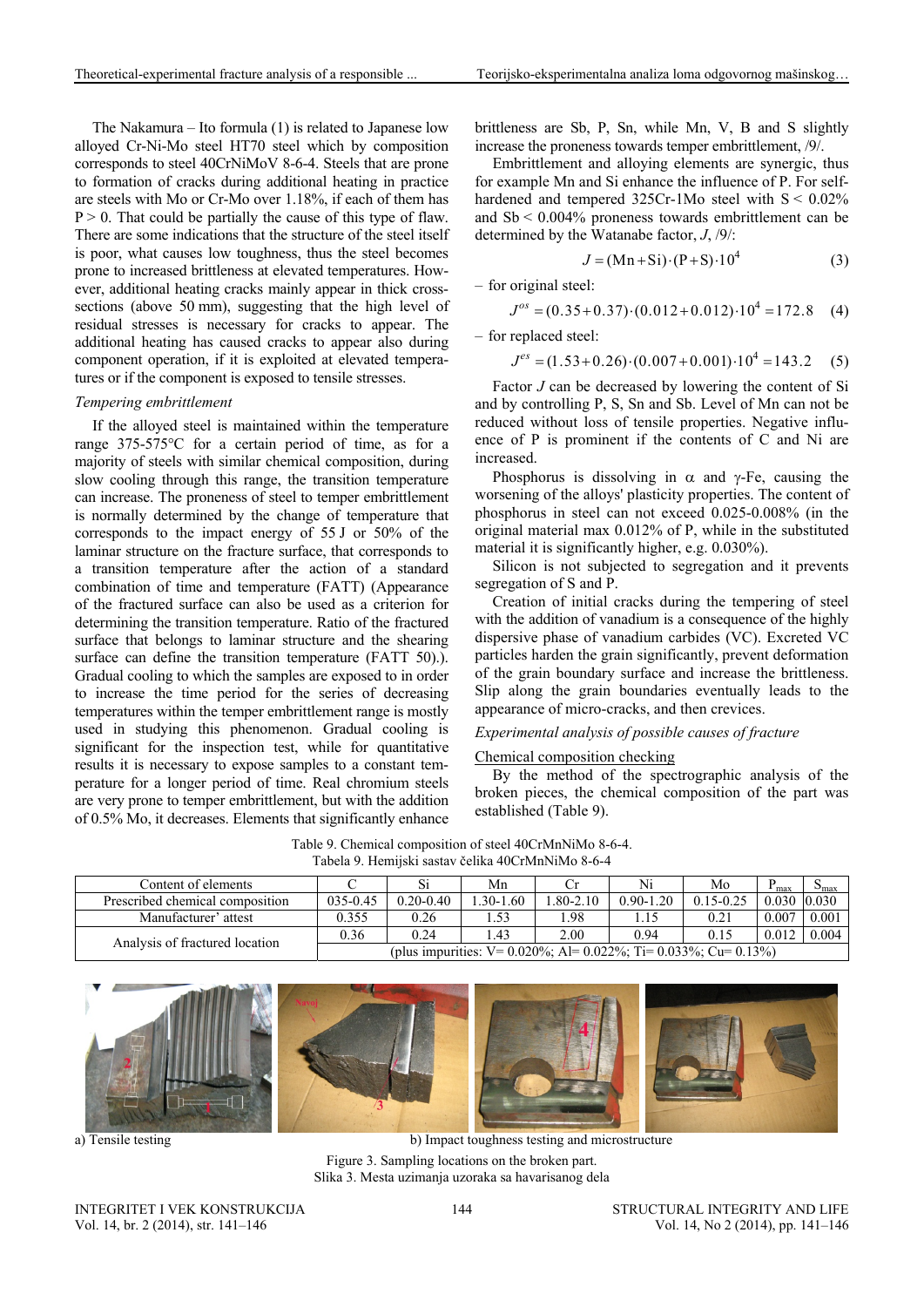| Properties | $R_{p0.2}$ | $R_m$     | A5            | Z     | KU 300 (J)      |      |
|------------|------------|-----------|---------------|-------|-----------------|------|
|            | (MPa)      | (MPa)     | $\frac{1}{2}$ | (%)   | $+20^{\circ}$ C | 40°C |
| Prescribed | 1030       | 1095-1155 |               |       | 14              | 10   |
| Sample 1   | 892        | 1035      | 15.8          | 52.40 | 18              | 15   |
| Sample 2   | 912        | 1041      | 16.2          | 51.00 | 21              | 15   |
| Sample 3   | 902        | 1032      | 14.6          | 54.00 | 22              | 12   |
| Sample 4   |            |           |               |       |                 |      |

Table 10. Mechanical properties of steel 40CrMnNiMo 8-6-4. Tabela 10. Mehaničke osobine čelika 40CrMnNiMo 8-6-4

Figure 4. Location for microstructural test KU 5 on specimen (4). Slika 4. Mesto kontrole mikrostrukture KU 5 na uzorku (4)



Figure 5. Microstructure of metallographic slits taken from different zones of fracture. Slika 5. Mikrostruktura metalografskih izbrusaka pripremljenih iz različitih zona preloma

# *Mechanical-technological tests*

Samples are prepared from broken pieces for the determination of the most important mechanical properties: tensile properties (Fig. 3a), impact toughness at room and lowered temperatures (Table 10, Fig. 4), /12/, as well as microstructure (Fig. 5).

# *Physical-metallurgical tests*

- Hardness of nitride layer is 42 HV1 or 62 HRC;
- Macrostructure visually after deep etching of the slit taken from the location further away from the crack zone. No flaws visible to naked eye are noticed (flaws like porosity, nonmetallic inclusions, crevices etc., according to ISO 4969:1980);
- Microstructure interphase temper structure with prominent white stripes (Fig. 5, etched in 2% nital). Etching in Oberhofer reagent of about ten slits taken directly from the fractured surface shows segregation of phosphorus, presented in Fig. 5;
- Hardness, as measured according to /11/, equals 317 HB;
- Depth and hardness of the nitride layer;
- Visual investigations, based on the appearance of the fractured surface, it can be concluded that it belongs to scale II for estimated laminarity of the fracture, to a degree 5 (wooden fracture).
- Content of nonmetallic inclusions [\(SRPS EN 10247:](http://www.iss.rs/standard/?national_standard_id=33101)  [2011\)](http://www.iss.rs/standard/?national_standard_id=33101) - A1D2;
- Hardness of the nitride surface is measured according to appropriate standard, /13/, and it is 742 HV0.5.

# DISCUSSION AND COMMENTS

- Hardness is somewhat lower with respect to the required;
- Chemical analysis results of the provided sample satisfy conditions prescribed for quality of the material steel 40CrMnNiMo according to DIN (2738 ISO-BM);
- Yield stress and tensile strength are somewhat lower with respect to the required values for quality of steel Č57302;
- The impact energy at  $+20^{\circ}$ C satisfies requirement for steel Č57302; but the impact energy at  $-40^{\circ}$ C does not;
- Metallographic analysis of the fracture zone on samples and with impact energy of 6 J at  $-40^{\circ}$ C are with segregations of phosphorus on 1/3 of the fracture surface (Fig. 4);
- Depth, quality and hardness of the nitride layer satisfies prescribed requirements;
- Macro-survey of the fracture surface: appearance of the fractured surface belongs to scale II for the estimate of fracture laminarity, degree 5 (wooden fracture);
- Semi-finished forged pieces that have laminar fracture of degrees 4 and 5 should be rejected as scrap;
- All investigations are done on samples taken from the forged piece;
- Microstructure satisfies the prescribed requirement for the tempered steel;
- Presence of phosphorus segregation within the microstructure of ten samples taken from different places within the fracture zone point to the fact that the material is of unacceptable quality, since the inhomogeneity of this type in material increases its brittleness.

# **CONCLUSIONS**

The paper points out the possibility of the presence of unacceptable flaws in the material for responsible structural parts, despite the control conducted by the material supplier and customer. Detailed investigations of the causes for the catastrophic failure involved taking samples from the fracture zone and its vicinity, where numerous unacceptable segregations of nonmetallic inclusions are detected in the steel 40CrMnNiMo 8-6-4. Compounds are of sulphide and phosphate character and they are the main cause of premature fracture of the part. Present segregations of phosphorus